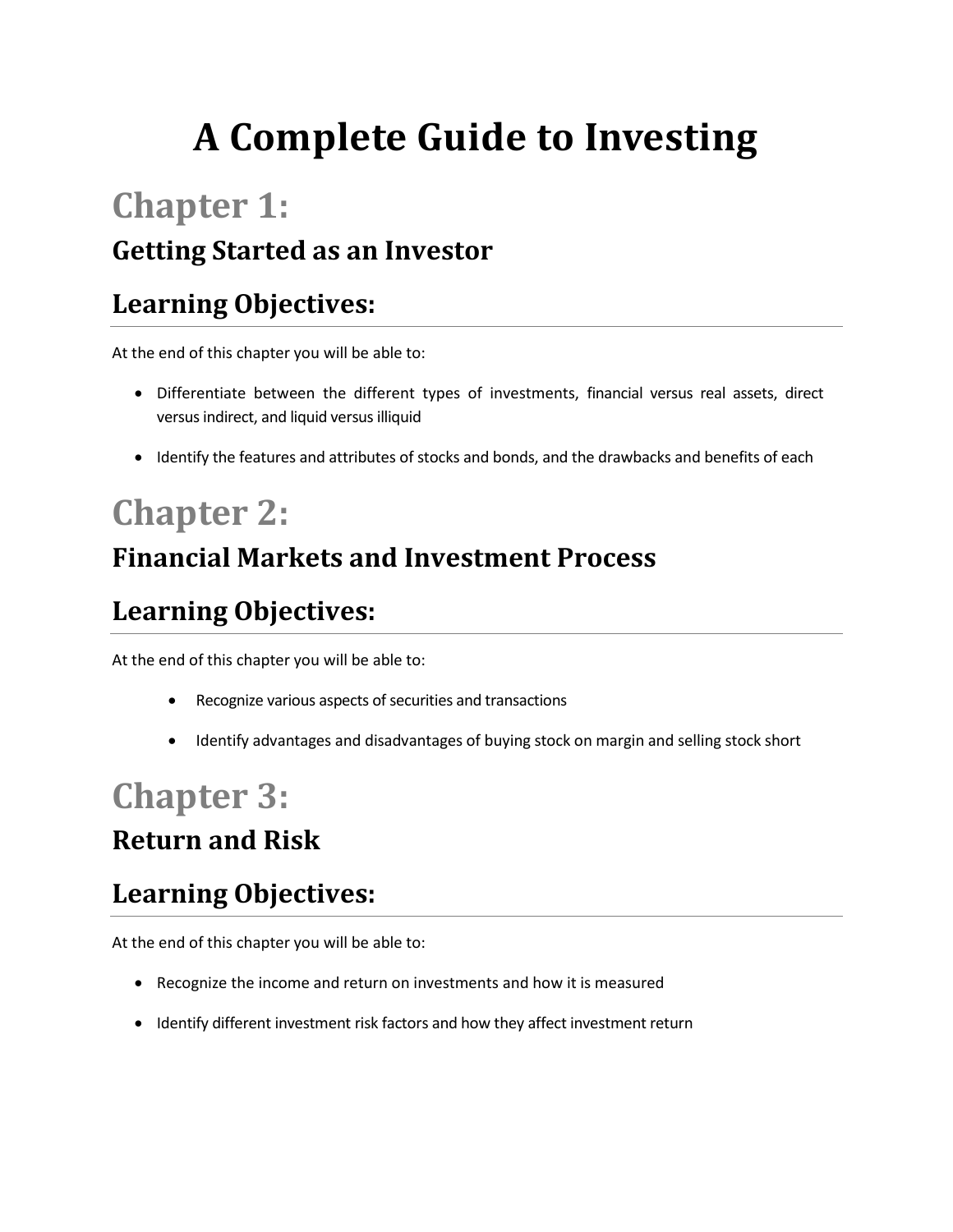## **Chapter 4: Fundamental Analysis**

### **Learning Objectives:**

At the end of this chapter you will be able to:

- Identify the benefits and objectives of fundamental analysis of investments
- Recognize key financial ratios and how they are applied financial statements

## **Chapter 5:**

#### **Technical Analysis**

### **Learning Objectives:**

At the end of this chapter you will be able to:

- Recognize the tools of technical analysis
- Identify the key indicators of market and stock performance and how they are used

## **Chapter 6:**

#### **Common Stocks and Preferred Stocks**

#### **Learning Objectives:**

At the end of this chapter you will be able to:

• Recognize the characteristics of common stock

## **Chapter 7:**

#### **Common Stock Valuation**

### **Learning Objectives:**

At the end of this chapter you will be able to:

Recognize the fundamental valuations of common stock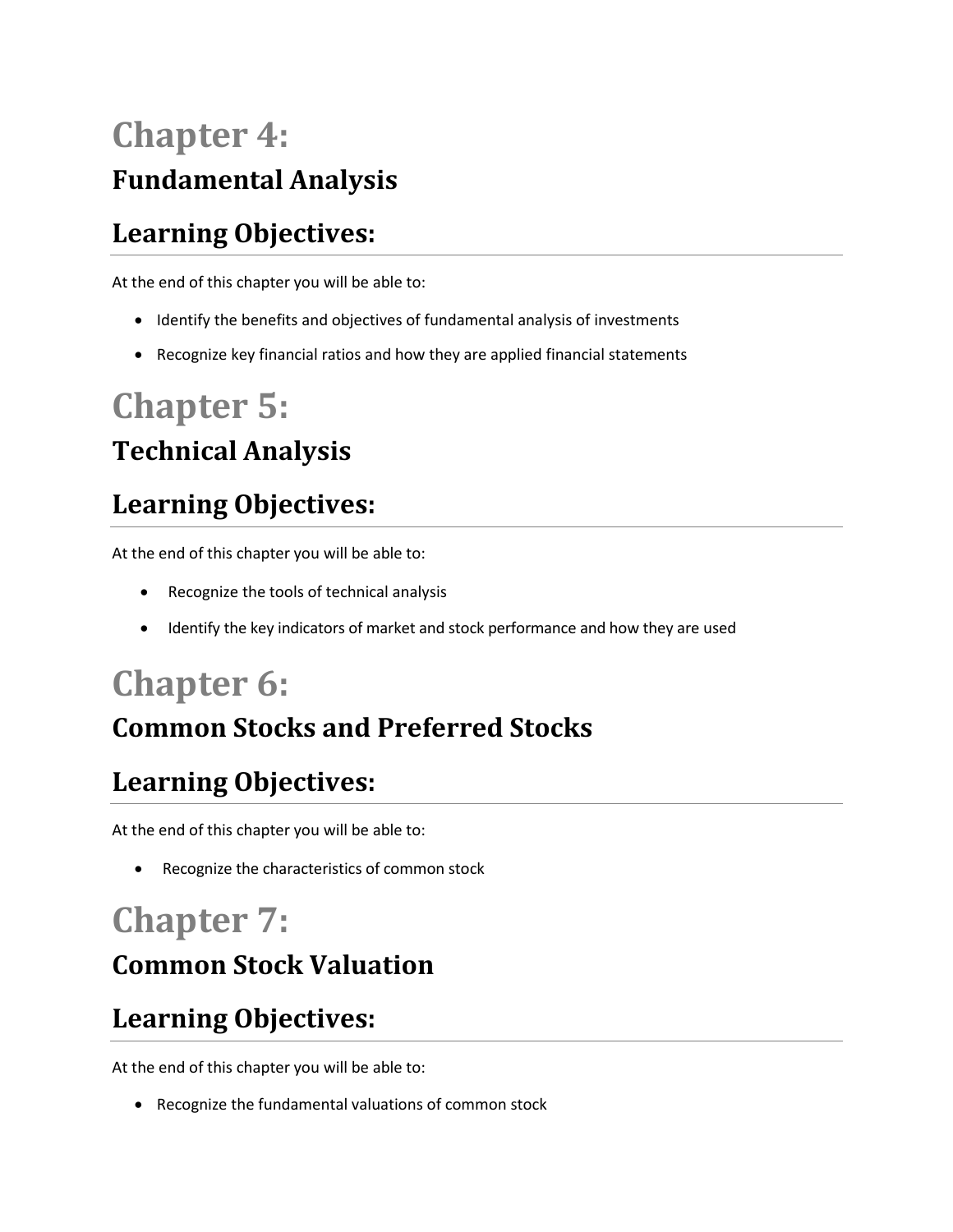Differentiate price/earnings ratio approaches

### **Chapter 8: Fixed Income Securities**

#### **Learning Objectives:**

At the end of this chapter you will be able to:

• Recognize the characteristics of the different types of bonds including agencies, types, bond yields, interest rates, prices and risk.

## **Chapter 9:**

#### **Investing in Options**

#### **Learning Objectives:**

At the end of this chapter you will be able to:

Recognize the key terms and attributes for investing in options

## **Chapter 10:**

#### **Futures Contracts**

#### **Learning Objectives:**

At the end of this chapter you will be able to:

- Recognize key attributes of futures contracts and commodities and how they relate to investment decisions
- Identify the uses of and differences between various types of financial futures.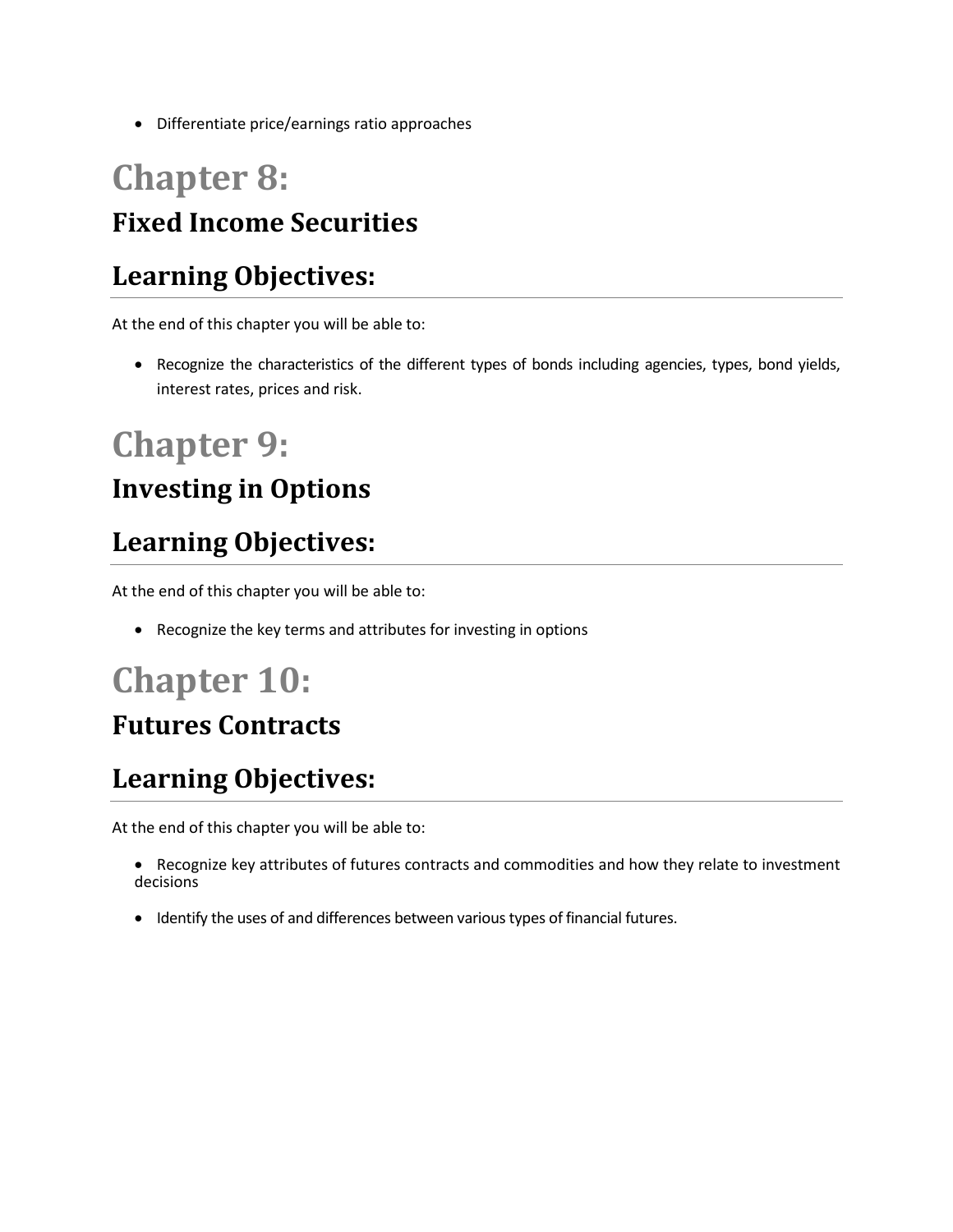## **Chapter 11: Global Investing**

#### **Learning Objectives:**

At the end of this chapter you will be able to:

- Recognize the advantages and risks of global investing
- Identify the methods of investing in international markets

## **Chapter 12:**

#### **Tax-Advantaged Investments**

#### **Learning Objectives:**

At the end of this chapter you will be able to:

- Recognize the attributes of tax advantaged investments like real estate investment trusts (REITs)
- Identify the advantages and disadvantages of the various types of retirement funds

## **Chapter 13:**

### **Investing in Funds**

### **Learning Objectives:**

At the end of this chapter you will be able to:

Recognize the attributes of mutual funds, index funds and ETFs